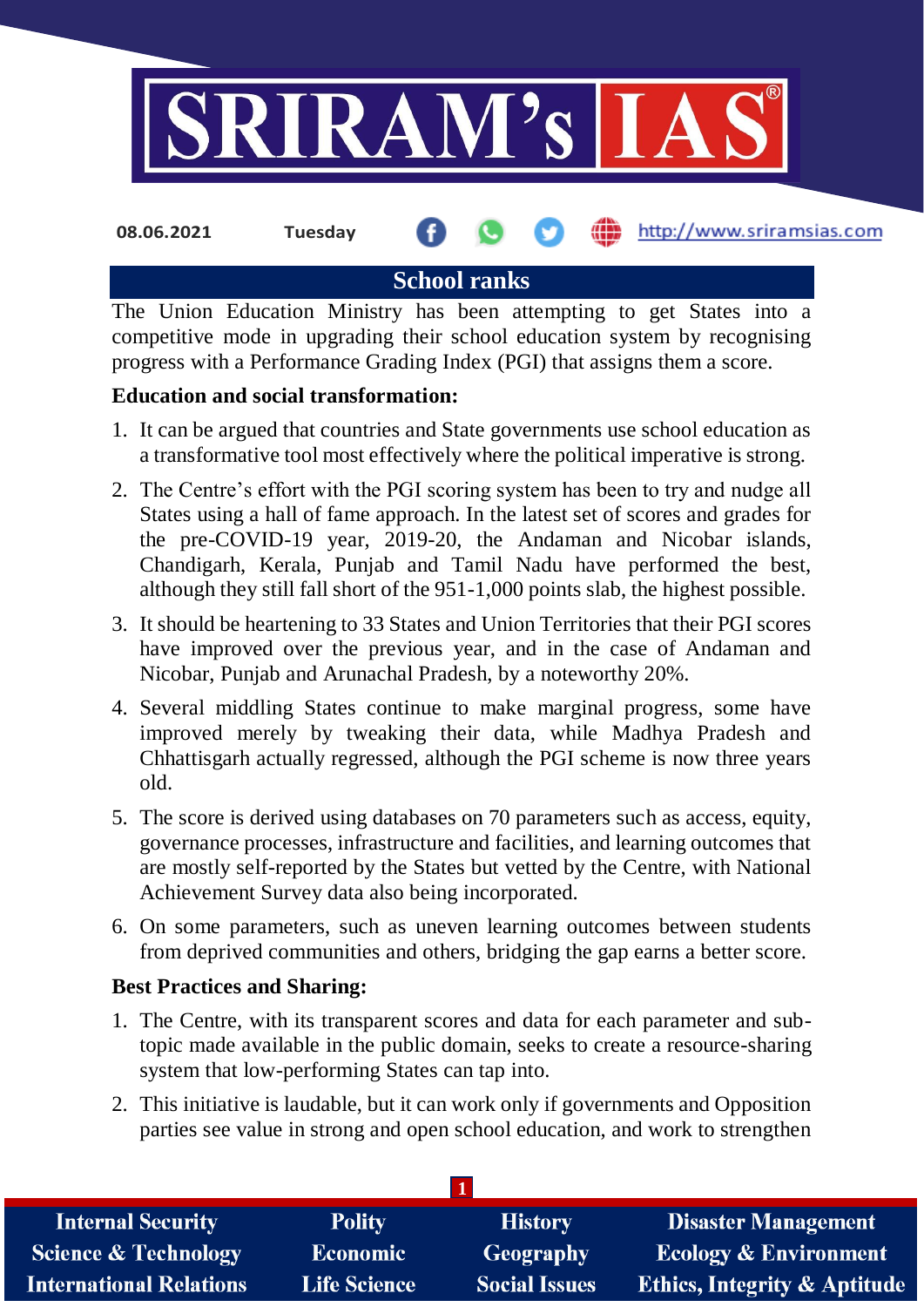

#### http://www.sriramsias.com **08.06.2021 Tuesday**

access, equity and infrastructure by budgeting fees and funds for universalisation.

- 3. It is such commitment that led Southeast Asia to carry out a renaissance in school education in the later decades of the last century, on the lines of Meijiera Japan.
- 4. India's school system has to contend with not just patchy access and infrastructure, but major equity issues that have come to the fore during the pandemic.
- 5. Clearly, the shadow of COVID-19 will persist over the education system for the foreseeable future, and further progress on all parameters will depend on bridging the gaps, particularly on digital tools, infrastructure and subsidies for access.
- 6. The PGI scores show that the southern and western States are on firm ground to achieve this, while those in central India and parts of the east and Northeast are less resourced.
- 7. What is evident from the Education Ministry analysis is that governance processes are the weakest link in some States. A new deal for schools can transform them as the Right to Education law envisages.

# **Belligerence and pushback**

As the Quad gains momentum, states in the Indo-Pacific and South Asia are more likely to resist Chinese largesse.

#### **Wolf warrior diplomacy**

- 1. In May, in another brazen display of its 'wolf warrior' diplomacy, China issued a strange warning to Bangladesh, a nation that it has tried to cultivate assiduously over several years.
- 2. While suggesting that China considers the Quad to be a minor anti-China initiative, the Chinese Ambassador to Bangladesh, Li Jiming, warned Dhaka that there will be "substantial damage" in bilateral ties between China and Bangladesh if the latter joins the Quad.

| <b>Internal Security</b>        | <b>Polity</b>       | <b>History</b>       | Disaster Management                     |  |  |  |
|---------------------------------|---------------------|----------------------|-----------------------------------------|--|--|--|
| <b>Science &amp; Technology</b> | <b>Economic</b>     | <b>Geography</b>     | <b>Ecology &amp; Environment</b>        |  |  |  |
| <b>International Relations</b>  | <b>Life Science</b> | <b>Social Issues</b> | <b>Ethics, Integrity &amp; Aptitude</b> |  |  |  |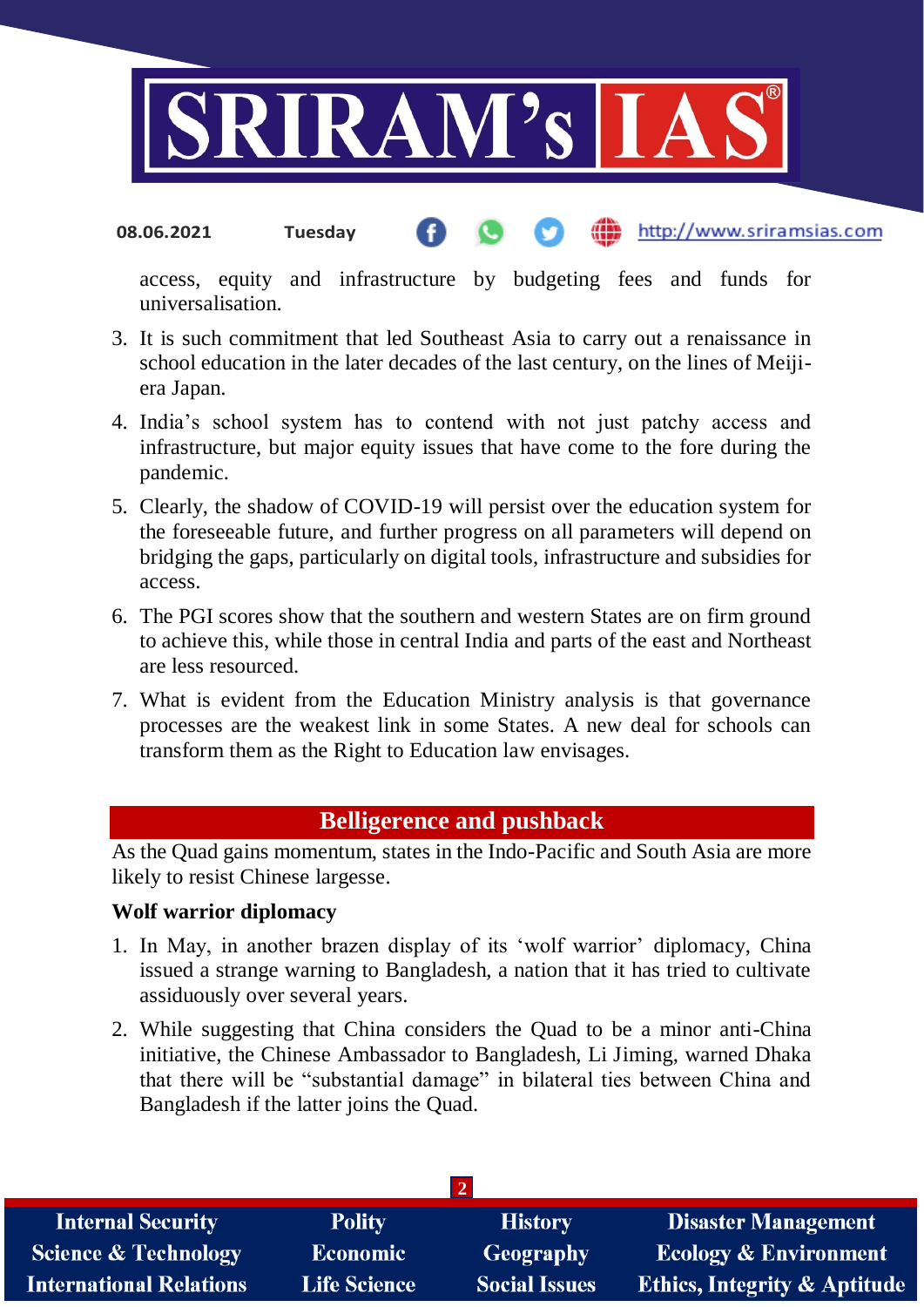

3. It was an extraordinary statement by a diplomat in a host nation but it had all the chutzpah that Chinese diplomats think they deserve to embed in their seemingly non-diplomatic outpourings.

http://www.sriramsias.com

## **Revealing fault lines**

**08.06.2021 Tuesday**

- 1. As was expected, Bangladesh Foreign Minister promptly and publicly challenged the Chinese envoy's statement, underlining categorically that Dhaka pursues an independent foreign policy.
- 2. This episode captures the emerging fault lines in South Asia and the wider Indo-Pacific in ways that are both revealing and challenging. As the tectonic plates in the Indo-Pacific shift, major players are making their moves and testing the waters.
- 3. For all its attempts to play down the relevance of the Quad, Beijing realises that the grouping, with all its weaknesses, is emerging as a reality and there is little it can do to prevent that. It tried but failed.
- 4. And so, it is agitated about Quad's future role and its potential success in offering the regional states an alternative to its own strong-arm tactics.
- 5. The Quad member states are busy in figuring out a cohesive agenda amongst themselves and there are no plans for an expansion. There is a desire to work with like-minded nations but that can only happen if the four members of the Quad can build a credible platform first.
- 6. No one is sending out invitations to join Quad and no one has shown an interest. But Beijing wants to ensure that after failing in its initial attempt to prevent the Quad from gaining any traction, its message is well understood by other states who may harbour any desire of working closely with the Quad members to uphold a rules-based order in the Indo-Pacific.
- 7. With its message to Dhaka, Beijing was laying down a marker that nations should desist from engaging with the Quad.

### **The growing momentum of Quad**

1. This is just the beginning. As the Quad gains more momentum and the churn in the waters of the Indo-Pacific lead to new countervailing coalitions against China, Beijing's belligerence can only be expected to grow.

| <b>Internal Security</b>        | <b>Polity</b>       | <b>History</b>       | <b>Disaster Management</b>              |  |  |
|---------------------------------|---------------------|----------------------|-----------------------------------------|--|--|
| <b>Science &amp; Technology</b> | <b>Economic</b>     | Geography            | <b>Ecology &amp; Environment</b>        |  |  |
| <b>International Relations</b>  | <b>Life Science</b> | <b>Social Issues</b> | <b>Ethics, Integrity &amp; Aptitude</b> |  |  |